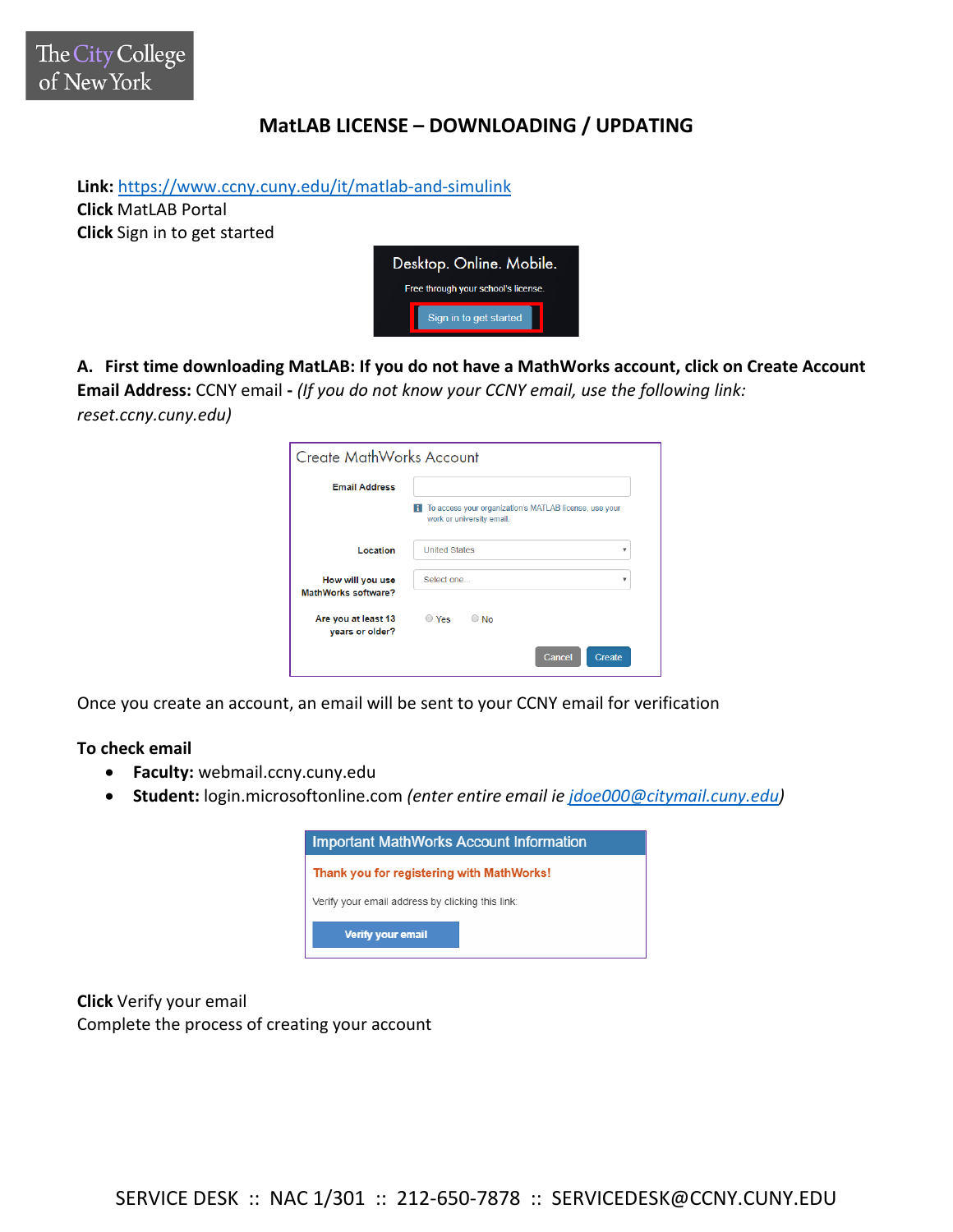## **Click** on I accept…. **Click** Create



Once account is completed, it will be associated with the CUNY campus wide MatLAB license. Only CUNY issued emails will be associated to MatLAB.

**Click** the download icon